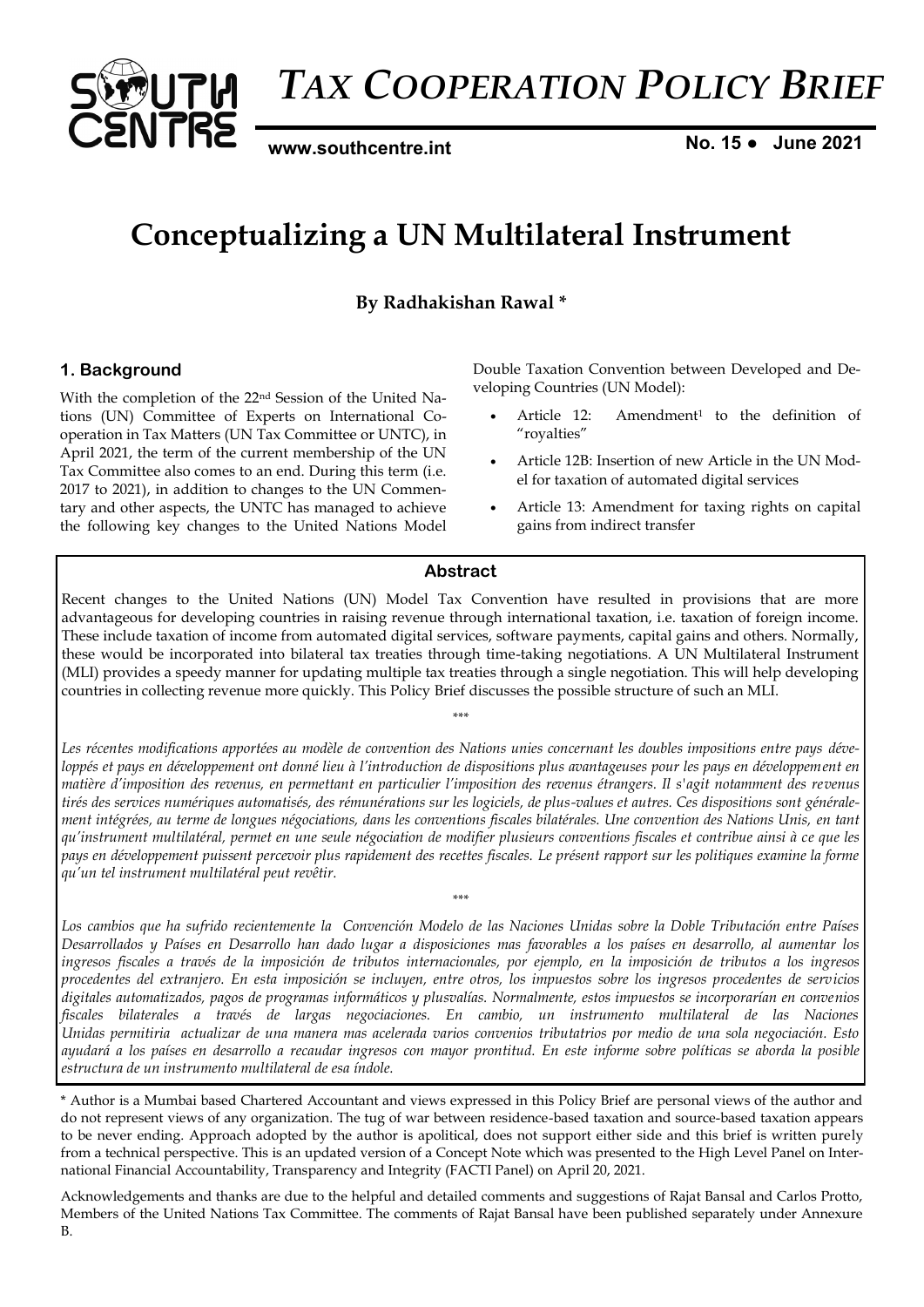These changes will be incorporated in the UN Model in its next update, which will be done in 2021.

The previous membership of the UN Tax Committee also achieved the following key changes in the UN Model:

- Article 12A: Insertion of new Article in the UN Model for taxation of fees for technical services
- Amendments to the UN Model on matters addressed by the Organisation for Economic Coperation and Development (OECD)/Group of Twenty (G20) Base Erosion and Profit Shifting (BEPS) project.

These changes were included in the UN Model in its 2017 update.

BEPS related amendments to the UN Model were predominantly adaptation in the UN Model of BEPS related changes adopted in the OECD's Model Tax Convention on Income and on Capital (OECD Model).

## **2. Need for a UN Multilateral Instrument (UN MLI)**

The changes to the UN Model have been achieved after significant hard work by the members of the UN Tax Committee. If these changes are not incorporated in the actual bilateral tax treaties signed by the countries, the work of the Committee will remain theoretical. There does not exist any mechanism to quickly introduce the amendment to the UN Model in all the existing tax treaties.

Under normal circumstances, countries would adopt these provisions in the existing tax treaties by negotiating protocols. However, this will be a bilateral negotiation that can take several years to complete. A faster way to adopt this would be through a multilateral negotiation and a Multilateral Instrument (MLI).

Unlike a bilateral tax treaty which is a treaty between two countries, an MLI is a treaty between several countries. MLI amends tax treaties of all the signatories simultaneously. For example, if country A has signed tax treaties with fifty other countries, if Country A and all fifty Countries intend to amend the tax treaties, MLI can amend all the tax treaties at one stroke. Each country needs to sign only once (i.e. the MLI) and complete the domestic law ratification process only once.

There is a clear need for a UN MLI to quickly amend the existing tax treaties to adopt the changes to the UN Model Convention from time to time in the existing tax treaties.

BEPS MLI<sup>2</sup> is one such Multilateral Instrument recently developed by the Inclusive Framework. The scope of the current BEPS MLI is restricted to BEPS related changes to the tax treaties. However, it is fair to assume that once the fruits of BEPS MLI (i.e. the ease at which several tax treaties are amended simultaneously) are tested, attempts will be made to also incorporate the

future changes to the OECD Model in the existing tax treaties through the MLI route.

# **3. Recommendation of the FACTI Panel**

In February 2021, the High Level Panel on International Financial Accountability, Transparency and Integrity (FACTI Panel) released its report containing 14 recommendations. The Report makes recommendations for a UN Tax Convention which contains MLI features. The relevant paragraphs are reproduced:

> *"To hasten implementation, the UN Tax Convention should contain provisions holding that its terms will be automatically incorporated into signatories' tax treaties, so that they would not need to renegotiate individual bilateral treaties."<sup>3</sup>*

*"Fair taxation of digitalised economic activity requires equitable treatment of digital businesses and business models with traditional business. The formulaic approach to taxing rights described above would help achieve this. To strengthen multilateralism, additional proposals to allow taxation of automated digital services should be adopted in the UN Tax Convention. Countries are already moving ahead with digital services taxes. Therefore, incorporating provisions to address this in the UN Tax Convention will create a multilateral framework based on international agreement and enable additional countries to start taxing the digital economy with realistic prospects of obtaining substantial revenue."<sup>4</sup>*

## **4. Can a tax treaty be modified by more than one MLI?**

The BEPS MLI came into force on July 1, 2018 and 95<sup>5</sup> countries have already signed it. If a UN MLI is introduced, several countries would have signed two MLIs. Hence, the question which arises is whether a bilateral treaty can be modified by more than one MLI? Is coexistence of two MLIs possible?

The obvious answer appears to be "yes". *Prima facie* there is nothing which suggests that one bilateral tax treaty cannot be modified by (or be a Covered Tax Agreement<sup>6</sup>) more than one MLI. Things may become little complicated, yet this seems doable.

The implementation mechanism for both Pillar 1<sup>7</sup> and Pillar 2<sup>8</sup> Blueprints contemplate an MLI type instrument. This would not be the existing MLI but a standalone new MLI. Thus, the possibility of more than one MLI modifying a bilateral tax treaty already appears to have been evaluated by the Inclusive Framework and is in the pipeline.

## **5. Approaches to the UN MLI**

Two possible approaches and related nuances are tabulated hereunder: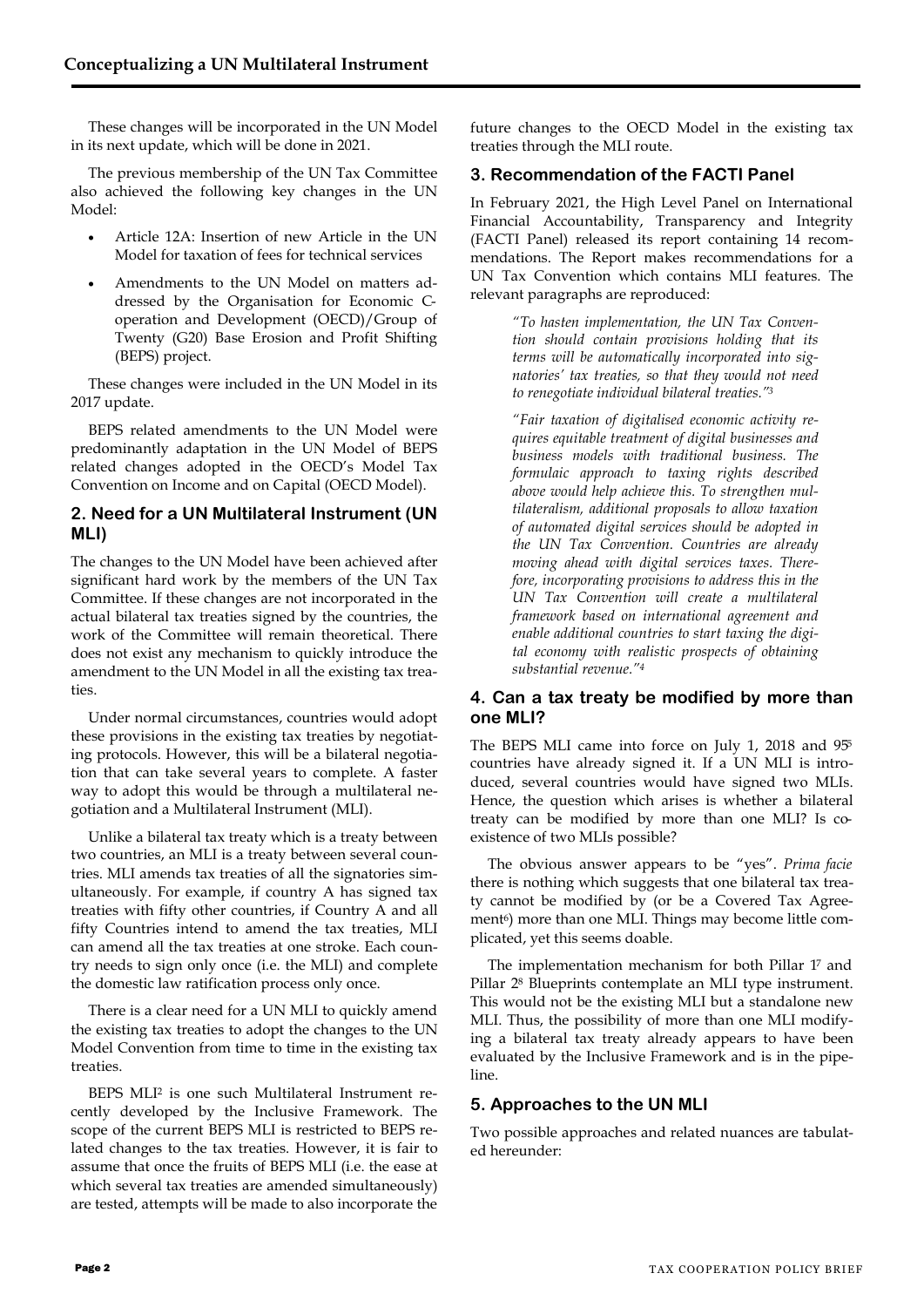| <b>Approach</b>                                                                                                                                                                                                                                                                                                                                                                                                                                                  | <b>Remarks</b>                                                                                                                                                                                                                                                                                                                                                                                                                                                                                                                                                                                                                                                                          | <b>Remarks</b>                                                                                                                                                                                                                                                                                                  |
|------------------------------------------------------------------------------------------------------------------------------------------------------------------------------------------------------------------------------------------------------------------------------------------------------------------------------------------------------------------------------------------------------------------------------------------------------------------|-----------------------------------------------------------------------------------------------------------------------------------------------------------------------------------------------------------------------------------------------------------------------------------------------------------------------------------------------------------------------------------------------------------------------------------------------------------------------------------------------------------------------------------------------------------------------------------------------------------------------------------------------------------------------------------------|-----------------------------------------------------------------------------------------------------------------------------------------------------------------------------------------------------------------------------------------------------------------------------------------------------------------|
|                                                                                                                                                                                                                                                                                                                                                                                                                                                                  |                                                                                                                                                                                                                                                                                                                                                                                                                                                                                                                                                                                                                                                                                         |                                                                                                                                                                                                                                                                                                                 |
| <b>Comprehensive Approach</b>                                                                                                                                                                                                                                                                                                                                                                                                                                    |                                                                                                                                                                                                                                                                                                                                                                                                                                                                                                                                                                                                                                                                                         |                                                                                                                                                                                                                                                                                                                 |
| The UN MLI will be comprehen-<br>sive in nature. It will cover<br>everything which is there in the<br>BEPS MLI and will have addi-<br>tional provisions which are spe-<br>cific to the UN Model.                                                                                                                                                                                                                                                                 | The main advantage of this<br>approach would be that it<br>would give a comprehen-<br>sive solution and complica-<br>tions related to application<br>of two MLIs to a single tax<br>treaty would not arise.<br>If the UN MLI gives more<br>flexibility to the Signato-<br>ries, more countries may<br>be willing to participate<br>and adopt BEPS related<br>measures as well. United<br>Nations member states are<br>193. The Inclusive Frame-<br>work has 139 jurisdictions,<br>not all of which are mem-<br>ber states, and as of now<br>only about 95 countries of<br>the Inclusive Framework<br>have signed the MLI <sup>9</sup> . The<br>flexibility is discussed in<br>part 7.2. | This approach could however also cre-<br>ate more complications, especially<br>when further changes are done to the<br>BEPS MLI.<br>Further, the BEPS MLI is already oper-<br>ational and has already modified sev-<br>eral tax treaties.                                                                       |
|                                                                                                                                                                                                                                                                                                                                                                                                                                                                  |                                                                                                                                                                                                                                                                                                                                                                                                                                                                                                                                                                                                                                                                                         |                                                                                                                                                                                                                                                                                                                 |
| <b>Specific Approach</b>                                                                                                                                                                                                                                                                                                                                                                                                                                         |                                                                                                                                                                                                                                                                                                                                                                                                                                                                                                                                                                                                                                                                                         |                                                                                                                                                                                                                                                                                                                 |
| Under this approach, the UN<br>MLI will not deal with the is-<br>sues which are already dealt<br>with by the BEPS MLI. The<br>BEPS MLI already takes into<br>consideration specific features<br>of the UN Model provisions for<br>the Articles which are getting<br>modified by the BEPS MLI.<br>The UN MLI will facilitate modi-<br>fication of only those provisions<br>or Articles which are unique to<br>the UN Model and not dealt<br>with by the BEPS MLI. | Potential overlap between<br>UN MLI and BEPS MLI will<br>be avoided under this ap-<br>proach. This is discussed in<br>part 6. Both the MLIs<br>(BEPS and UN) will operate<br>separately and it would be<br>possible to expand scope<br>of these MLIs in the future.                                                                                                                                                                                                                                                                                                                                                                                                                     | The possibility of countries which did<br>not participate in the Inclusive Frame-<br>work or did not sign the BEPS MLI<br>adopting BEPS related measures<br>through the UN MLI on account of ad-<br>ditional flexibility would not be there<br>under this approach. This is discussed<br>in <i>part</i> $7.2$ . |

The Specific Approach appears to be a better approach. The subsequent part of this analysis proceeds on the basis that the Specific Approach, as against the Comprehensive Approach, would be followed.

## **6. Avoiding overlap between two MLIs**

The table below explains how overlap between the existing BEPS MLI and the proposed UN MLI can be avoided.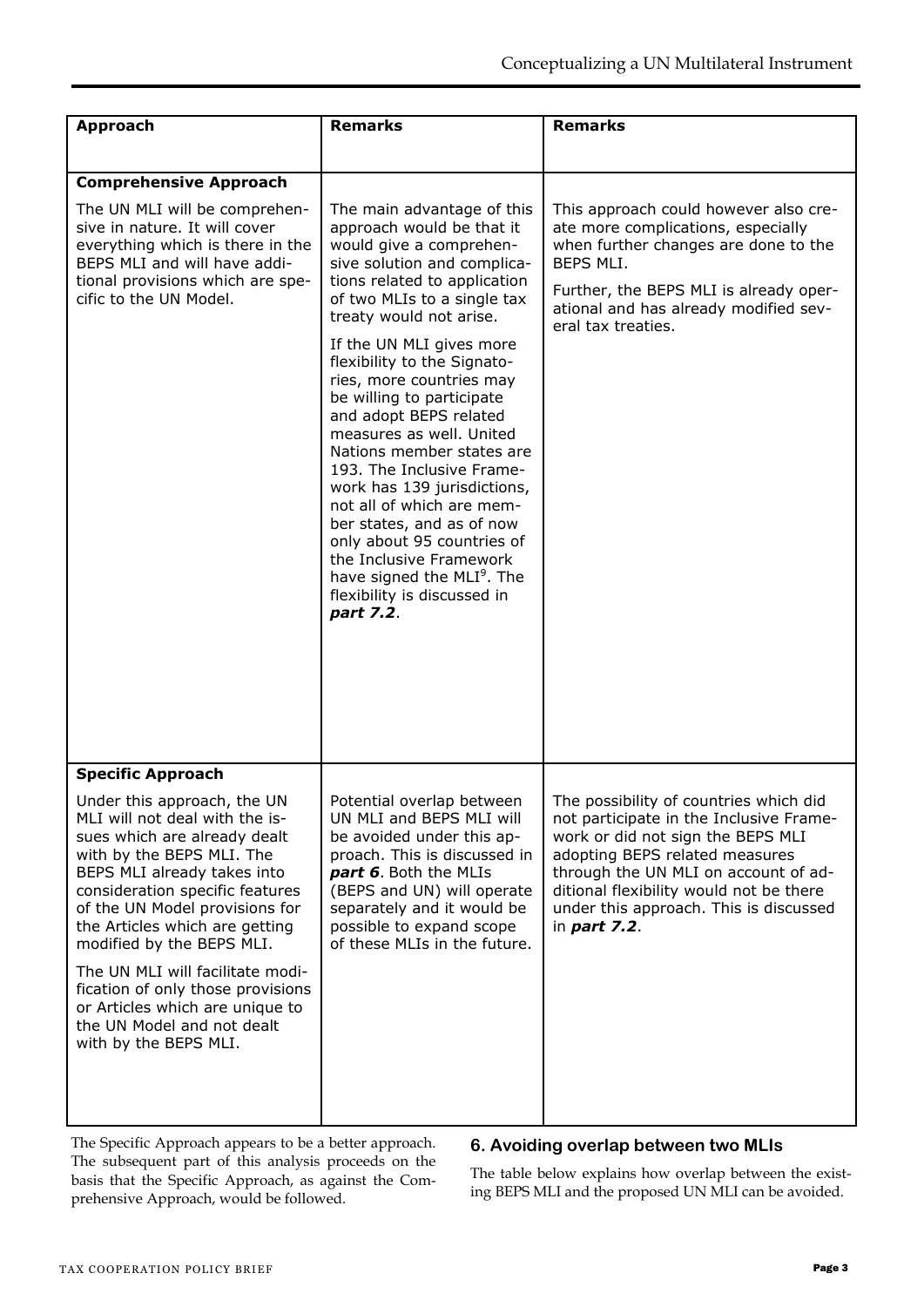| Sr.<br>No.     | <b>Type of provision</b>                                                                                                                                                                                                                                                         | Can be included in<br><b>UN MLI?</b>                       | <b>Remarks</b>                                                                                                                                                                                                                                       |
|----------------|----------------------------------------------------------------------------------------------------------------------------------------------------------------------------------------------------------------------------------------------------------------------------------|------------------------------------------------------------|------------------------------------------------------------------------------------------------------------------------------------------------------------------------------------------------------------------------------------------------------|
| $\mathbf{1}$   | Sub-paragraphs of Articles of the tax<br>treaty which are already covered by the<br>BEPS MLI [e.g. Article 5(4) dealing with<br>auxiliary activities]                                                                                                                            | No<br>Unless some additional<br>changes are to be<br>made. | In general, it would be<br>advisable not to include<br>those provisions in the<br>UN MLI which are al-<br>ready dealt with by the<br>BEPS MLI.                                                                                                       |
| $\overline{2}$ | Sub-paragraphs of Articles of the tax<br>treaty which are not covered by the BEPS<br>MLI [e.g. Article 5(2) listing places specif-<br>ically included in the definition of perma-<br>nent establishment (PE)]                                                                    | Yes                                                        | Although the BEPS MLI<br>deals with Article 5(4),<br>including other para-<br>graphs of Article 5 in<br>the UN MLI would gen-<br>erally be possible as<br>there would be no<br>overlap.                                                              |
| 3              | Articles which are unique to the UN Model<br>and do not find place in the OECD Model<br>[i.e. Article 12A, Article 12B]                                                                                                                                                          | Yes                                                        |                                                                                                                                                                                                                                                      |
| $\overline{4}$ | Provisions which are unique to the UN<br>Model and do not find place in the corre-<br>sponding Article of the OECD Model [e.g.<br>Service PE provision in Article 5(3)(b) of<br>the UN Model, definition of "royalty" in-<br>cluding computer software in Article 12<br>$etc.$ ] | Yes                                                        |                                                                                                                                                                                                                                                      |
| 5              | Alternative provisions which are given in<br>the UN Model Commentary [e.g. para 127<br>of the UN Commentary on Article 12A<br>gives an alternative provision for para 6<br>of Article 12A]                                                                                       | <b>Yes</b>                                                 |                                                                                                                                                                                                                                                      |
| 6              | Future changes to the OECD and UN Mod-<br>els which are common to both the models                                                                                                                                                                                                | Yes                                                        | OECD and UN will have<br>to coordinate and en-<br>sure that there is no<br>overlap. Future chang-<br>es which are common<br>need to be included<br>only in one of the MLIs<br>(either UN or OECD),<br>ideally the one which<br>has more signatories. |

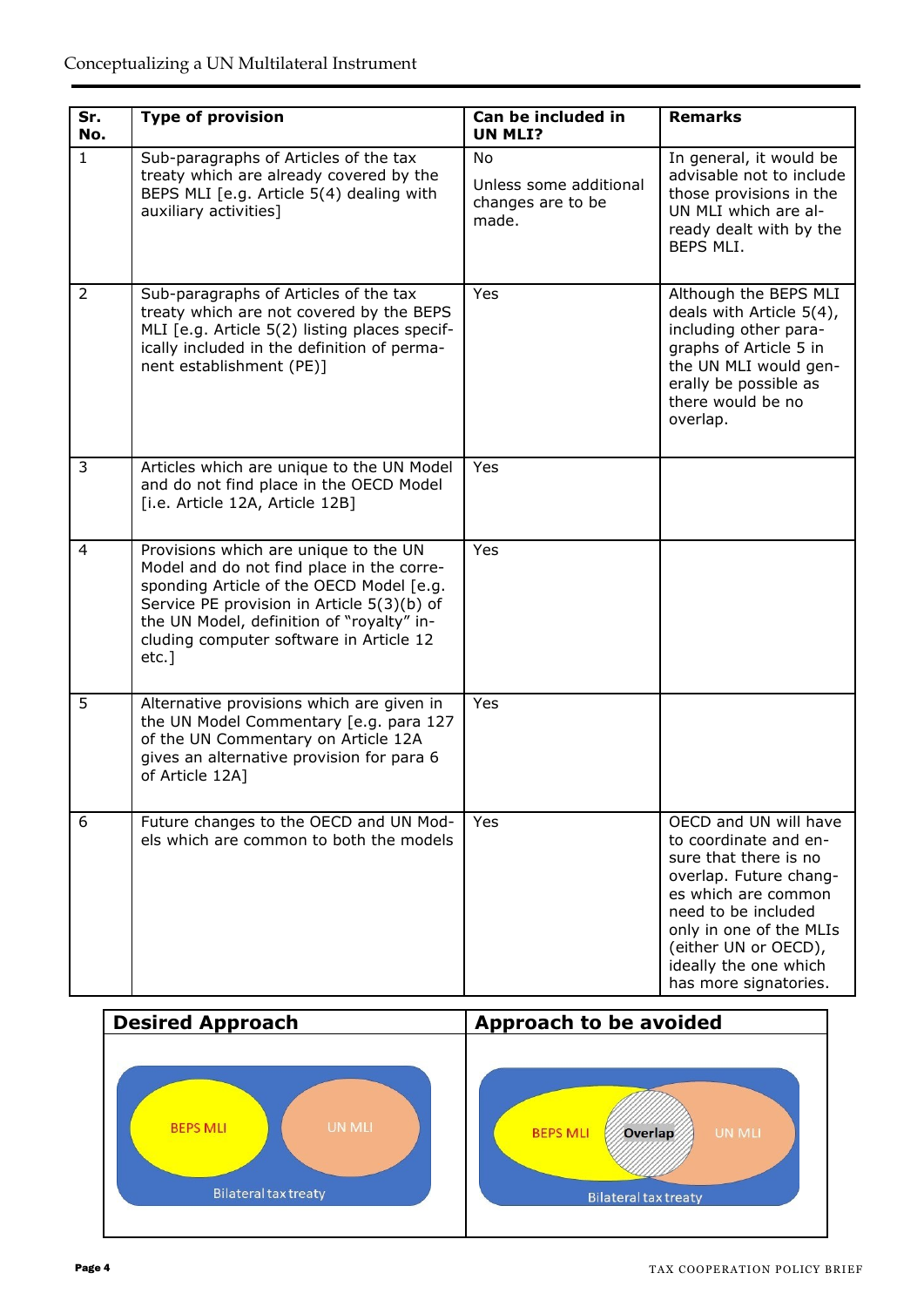## **7. Features of the UN MLI**

## **7.1 Broad structure**

Hitherto the approach adopted for the UN Model is to capitalize on the work done by the OECD and adopt the provisions from the OECD Model as well as extracts from the OECD Commentary with such changes as may be required. The same approach can be adopted for the purpose of the UN MLI as well.

- The broad structure, contours and approach would be adopted from the BEPS MLI. Articles 3 to 26 would be removed and required number of new articles would be inserted.
- The Signatories will have the option of identifying tax treaties which are to be made Covered Tax Agreements under the UN MLI.
- The Signatories will have the ability to make reservations and will have to make appropriate notifications.
- As compared to the BEPS MLI, the UN MLI can attempt to give more flexibility. This is analyzed in *part 7.2*.
- The domestic law provisions related to Ratification, Acceptance or Approval would be applicable.
- The Signatories will have the ability to initiate amendments to the UN MLI, call for conference of parties, withdraw from the UN MLI etc.
- Consequent to the future changes to the UN Model Tax Convention, additional provisions would be added to the UN MLI.
- The UN Secretariat will play the role of the Depository.
- The basic feature of bilateral treaties will be retained i.e. treaty will get modified only if both the parties to the treaty agree for such modification i.e. "the matching" happens.
- The possibility of "minimum standard" will be evaluated.

## **7.2 Additional flexibility**

While the BEPS MLI offers various flexibilities to the Signatories, there are also certain restrictions. The main restriction appears to be that it does not allow adoption of selected MLI provisions for certain selected countries. The general approach is, either all the treaties offered for MLI (i.e. Covered Tax Agreement) get modified<sup>10</sup> or none<sup>11</sup>. The only exception to this could be cases where the existing treaties already address the issue in some manner.

For example, if Country X has signed 80 tax treaties, have declared all 80 tax treaties as Covered Tax Agreements and if this country is interested in adoption of provisions of Article 9 of BEPS MLI only in 50 tax trea-

ties and not all 80, it is not possible for Country X to achieve that result through the BEPS MLI. Country X can either adopt Article 9 in all 80 tax treaties or none. If Country X treats only 50 tax treaties as Covered Tax Agreements, it can achieve the desired result as regards Article 9, but for the balance of 30 tax treaties, none of the provisions of the BEPS MLI would be applicable. It can be surmised that this inflexibility may have prevented some countries to sign the MLI or make some or most of their tax treaties a Covered Tax Agreement.

The UN MLI can improve on this inflexibility of the BEPS MLI and allow Signatories to select countries for which it can adopt the UN MLI provision. This flexibility would be easily justified in the UN MLI for the reason that unlike BEPS MLI which contains predominantly antiabuse type provisions, the UN MLI is focusing on distribution of taxing rights. *Annexure A* contains a sample provision giving such options.

## **8. How will the future tax treaties be read?**

If the proposal of a UN MLI is implemented, reading of tax treaties in the future will involve:

- Determination of whether the bilateral tax treaty is modified as a result of any bilateral amending protocol.
- Determination of whether the bilateral tax treaty is modified as a result of the BEPS MLI.
- Determination of whether the bilateral tax treaty is modified as a result of the UN MLI.

A synthesized text of a bilateral tax treaty, incorporating modifications by both the BEPS MLI and UN MLI, and by bilateral amending protocols, can also be contemplated.

## **9. Prior work**

The Inclusive Framework generally works on a consensus-based approach and the participants are the governments of the respective countries. As against this, the current UN Tax Committee does not follow a consensusbased approach, but the views of majority and minority members are noted. Further, the twenty-five members of the UN Tax Committee work in their individual capacity and do not represent respective governments, although they are nominated by the governments and in most cases are revenue officials.

To address these issues, one of the recommendations of the FACTI Panel is to update the status of the UN Tax Committee to that of an intergovernmental body. Accordingly, this may entail some further work and the updated UN Tax Committee (intergovernmental body / group) may get involved in the UN MLI.

## **10. Can the desired result be achieved in a different manner?**

Prima facie it may be possible to achieve the purpose sought to be achieved (or a substantial part of it) by the UN MLI in a different manner i.e. without creating a UN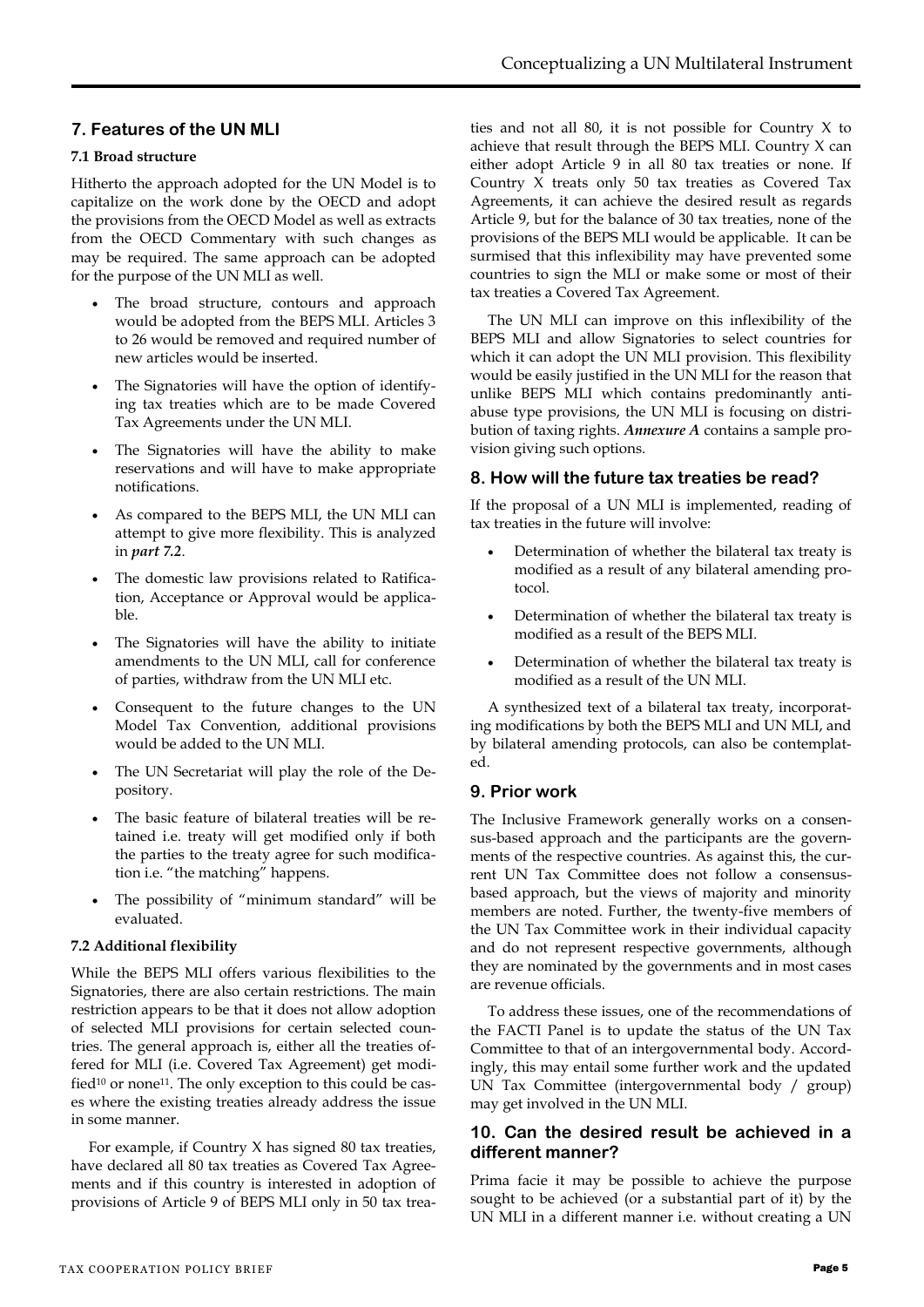#### MLI.

Article 31 and Article 33 of the BEPS MLI facilitates amendment of BEPS MLI by the Parties thereto. Any Party can request a Conference of Parties. If the request is supported by 1/3rd of the Parties within six months of the communication by the Depository of such request, the Conference will be called by the Depository.

Thus, instead of creating a new MLI altogether, UN specific provisions can be routed through the existing BEPS MLI. However, in this regards the following needs to be noted:

- Inclusion of provisions, which are not necessarily for addressing BEPS concerns but for distribution of taxing rights, may not be seen as consistent with the main objective for which the BEPS MLI was created.
- This approach may not be seen as consistent with the broader objective of the FACTI Panel recommendation, which appears to be that an agency like the UN, having universal membership, plays a larger role in global standard setting on the tax front.
- Procedural aspects:
	- BEPS MLI does not give further details as regards within what time the Conference of participants needs to be called.
	- BEPS MLI does not give further details as regards the procedures to be followed at the Conference of Parties<sup>12</sup>. Whether there must be consensus for any change to the BEPS MLI or a simple majority is sufficient.
	- Whether it will be possible to insert any provision in the BEPS MLI which is not supported by OECD, would be a big question mark.

## **11. Approach on Article 12B**

The approach for Article 12B will have to be different. This is the reason why 139 jurisdictions are already working in the Inclusive Framework on Pillar One. Article 12B in the UN Model will be seen as work of 25 committee members, in their individual capacity, as against participation of 139 governments in the Inclusive Framework.

In a situation where the Inclusive Framework succeeds in achieving the desired consensus and technical solutions on Pillar One, it would be reasonable to expect that these 139 countries would not be adopting Article 12B. In general these countries cannot be expected to adopt both the solutions (i.e. Pillar One of the Inclusive Framework and Article 12B of the UN) to address challenges of taxation of the digital economy. However, theoretically it is possible that a country adopts both Pillar One and Article 12B. Article 12B is included in a tax treaty with those countries which do not adopt the Pillar One solution.

Article 12B would be relevant in the following situations:

- Article 12B can be the obvious Plan B for addressing challenges of taxation of the digital economy. Thus, in a situation where the Inclusive Framework is not in a position to arrive at a consensus solution, the world will be left without any solution and then Article 12B can be evaluated by all the governments.
- Article 12B can be considered in certain specific situations even when the Inclusive Framework succeeds in arriving at a consensus. Pillar One of the Inclusive Framework will be applicable to multinational enterprises (MNEs) with global revenue of Euro 750mn13. One of the criticisms of Pillar One is potential tax revenue leakage due to high thresholds. Thus, countries may be interested in adopting a simpler solution such as Article 12B for MNEs which do not satisfy the threshold agreed for Pillar One. This combination of Pillar One and Article 12B may have some complications and requires further analysis.
- If the consensus on the Inclusive Framework takes too long and by that time the status of the UN Tax Committee is updated to that of an intergovernmental committee, the required prior work for the UN MLI is completed, then both Pillar One and Article 12B may be seen at par (may be with the larger UN membership). The governments may then see Article 12B as a real alternative to Pillar One and evaluate it accordingly.

## **12. Conclusion**

There is no scope for differing views on the justification of a UN MLI. Creation of a UN MLI is the correct approach to regularly update the existing tax treaties with the changes made in the UN Model<sup>14</sup> from time to time. Hopefully, the UN and member countries find this useful and will work towards making the UN MLI a reality.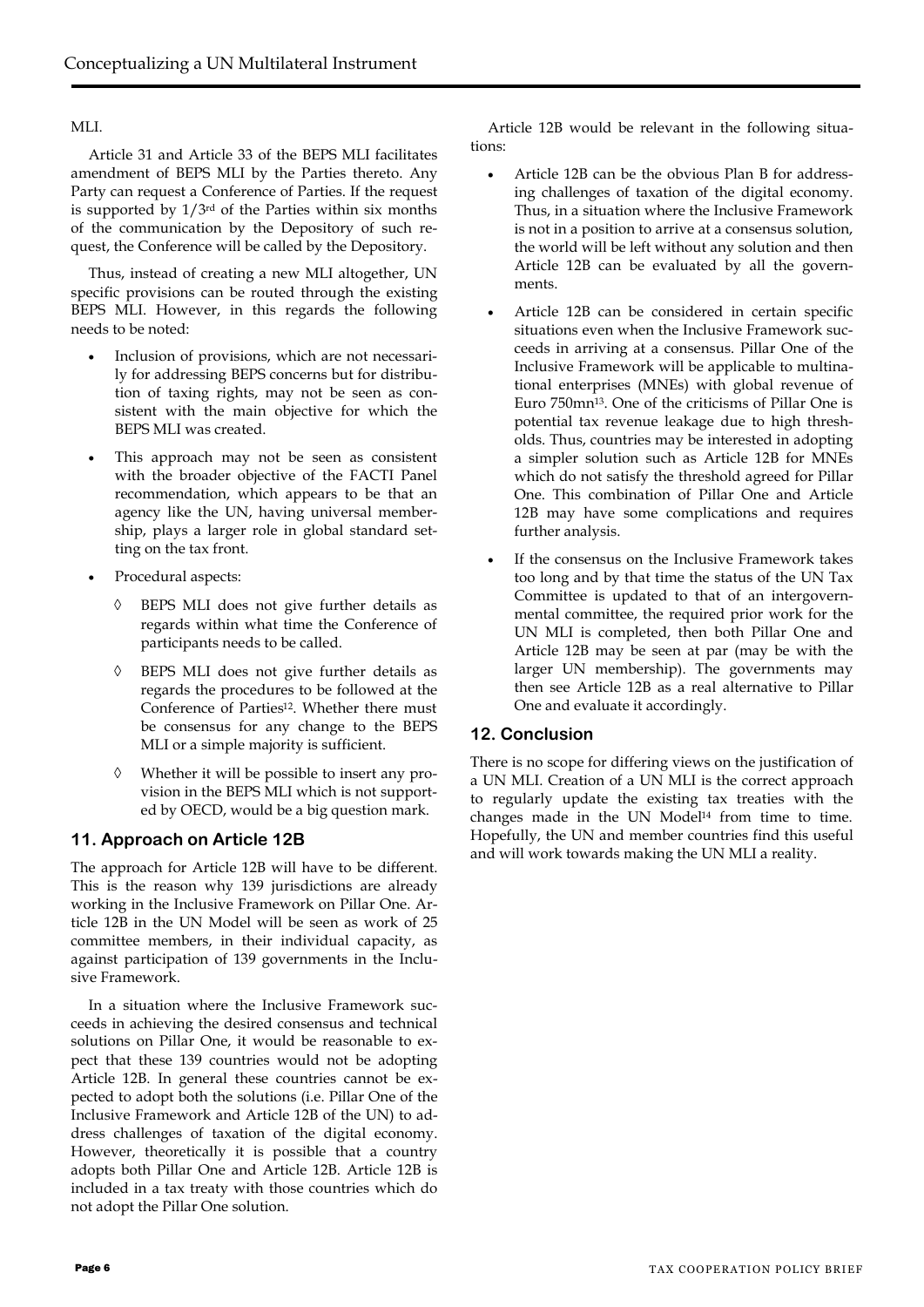# **Annexure A**

## **Illustrative provisions of a UN MLI<sup>15</sup>**

*Article 3 – Definition of royalties* 

1. A Covered Tax Agreement shall be modified to include the following definition of the term "royalties":

The term "royalties" as used in this Article means payments of any kind received as a consideration for:

[TO BE COPIED FROM 2021 version of the UN Commentary]

2. The text described in paragraph 1 shall be included in a Covered Tax Agreement in place of the definition of the term "royalty" in the Covered Tax Agreement.

3. A Party may reserve the right:

(a) for paragraph 1 not to apply to all its Covered Tax Agreements;

(b) for paragraph 1 not to apply to its Covered Tax Agreements that already contain the definition described in paragraph 1.

4. Each Party shall notify the Depositary the list of Covered Tax Agreements, in which it intends to adopt the text described in paragraph 1. The text described in paragraph 1 shall be included in a Covered Tax Agreement only where all Contracting Jurisdictions have chosen to apply that paragraph and have made such a notification with respect to the Covered Tax Agreement.

#### *Article 4 – Taxation of digital economy (Article 12B of the UN Model)*

1. A Covered Tax Agreement shall be modified to include the following Article in the Agreement:

To reproduce final text of Article 12B as may be approved.

2. A Party may reserve the right for paragraph 1 not to apply to all its Covered Tax Agreements.

3. Each Party shall notify the Depositary the list of Covered Tax Agreements, in which it intends to adopt the text described in paragraph 1. The text described in paragraph 1 shall be included in a Covered Tax Agreement only where all Contracting Jurisdictions have chosen to apply that paragraph and have made such a notification with respect to the Covered Tax Agreement.

## **Annexure B**

#### **- Comments by Rajat Bansal, UN Tax Committee Member**

The Policy Brief proposes a multilateral instrument to swiftly incorporate recent updates/changes in the UN Model Tax Convention as a result of work by the current and previous membership, in the existing bilateral tax treaties. The Policy Brief looks at the experience of the BEPS MLI which is already in existence to give effect to tax treaty related changes brought about by the Base Erosion and Profit Shifting Project for proposing a UN MLI.

#### *Comments*

- 1. Idea of modifying existing tax treaties through a multilateral instrument is feasible.
- 2. Since the BEPS MLI is already in existence for some time, already signed by as many as 95 countries, already entered into force and has already modified matched covered tax agreements in respect of BEPS tax treaty related provisions, combining both the UN Model related changes and BEPS changes in the proposed UN MLI is not practicable. Even otherwise, it may be difficult to offer changes agreed in two different forums i.e. OECD and UN under one umbrella agreement. Policy Brief rightly discards combined MLI in favor of a specific UN MLI.
- 3. As regards provisions that can be covered through the UN MLI, it is possible to include changes recommended in para 6 of the Policy Brief. The experience of the BEPS MLI however shows that other than minimum standards, i.e. anti-abuse provisions (preamble, Principal Purpose Test (PPT)) and Mutual Agreement Procedure (MAP) provisions, signatory countries have not generally opted for other provisions through MLI. One reason is, of course, lack of flexibility, i.e. the reservations and options could not have differentiation towards different countries. But even if such flexibility were there, whether countries would indicate such differentiation upfront is unlikely. Countries seem to prefer bilateral negotiations to have a differentiated approach towards each country.
- 4. There is no need to make the proposal to have UN MLI contingent to up-gradation of the UN Tax Committee to an intergovernmental body. Up-gradation of the UN Tax Committee to an intergovernmental body has been a long standing demand which has not been successful despite strong effort by the Group of 77 (G77) last time. On the other hand, the United Nations Model Tax Convention, even though developed by the Committee of Experts and not by an intergovernmental body, has wide acceptance in tax treaty negotiations between developing and developed countries all over the world. There can be a UN MLI for swift implementation of the UN Model Tax Convention, in particular Article 12B which seeks to address the challenges of taxation of digital economies. Such MLI can be under the aegis of the United Nations itself. Since the choice to sign or not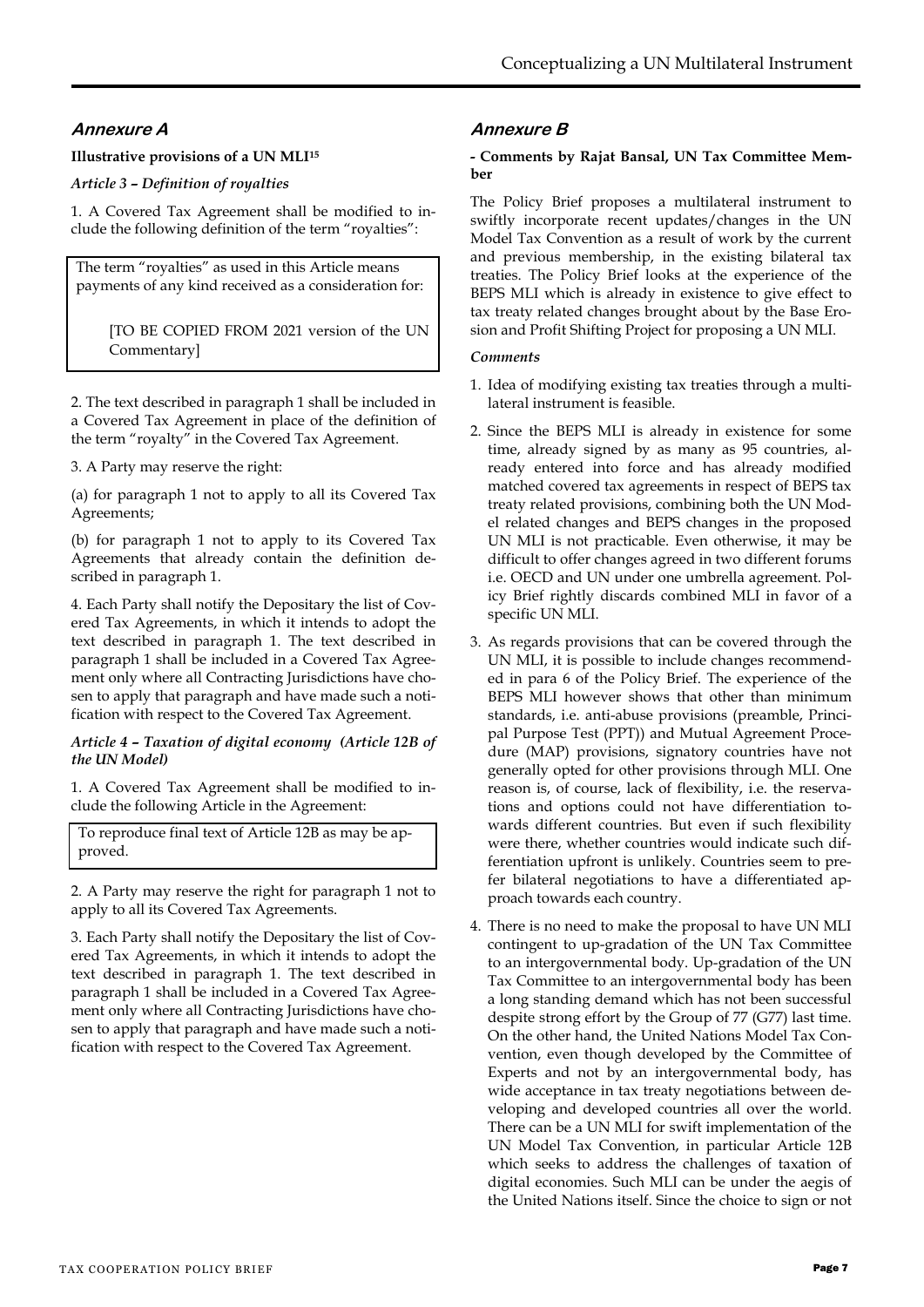sign such UN MLI is entirely open for countries, it's not material that the provisions offered through the UN MLI are the creation of the UN Tax Committee of Experts and not an intergovernmental body.

5. There is no need to make Article 12B adoption by countries through the UN MLI contingent to Inclusive Framework (IF) Pillar 1 agreement, for the reasons mentioned in the Policy Brief. The choice between Article 12B and the other forum's solution may be based on which one is better for them in terms of less complexity and adequate share of tax revenue rather than aspects such as who has developed which solution. In any case, it does not appear that consensus if any achieved in IF Pillar 1 work is to be mandatorily adopted by all the participant countries. It did not happen that way in the BEPS Project where though the recommendations in thirteen Action Plans were by consensus, later adoption or implementation was entirely optional except for minimum standards.

#### **Endnotes:**

<sup>1</sup>This is a minority view and will be included only in the UN Commentary and not in the UN Model.

<sup>2</sup>Multilateral Convention to Implement Tax Treaty Related Measures to Prevent Base Erosion and Profit Shifting

<sup>3</sup>Page no. 17, 18

<sup>4</sup>Page no. 24, 25

<sup>5</sup>Currently 139 countries are part of Inclusive Framework. MLI is also signed by countries which are not part of Inclusive Framework.

<sup>6</sup>Article 2(1)(a) of BEPS MLI defines the term "Covered Tax Agreement"

<sup>7</sup>Heading 10.2.2 page no. 207 of Pillar One Blueprint

8 Heading 10.5.3 page no. 176 of Pillar Two Blueprint (in the context of the Switch-Over Rule, which would be a treaty provision)

9 MLI is also signed by countries which are not part of the Inclusive Framework.

<sup>10</sup>Subject to matching

<sup>11</sup> There may be some exceptions to this.

<sup>12</sup>However, the Conference of Parties may do this.

<sup>13</sup>A lower threshold may also get adopted as per the Blueprint. If the threshold is increased to apply Pillar One only to top 100 companies, the potential utility of Article 12B would further increase.

<sup>14</sup>United Nations Model Double Taxation Convention between Developed and Developing Countries

<sup>15</sup>This annexure gives very basic examples of how the UN MLI articles may appear. This would undergo significant changes once legal drafters get involved and all complexities are considered. For example, in certain tax treaties (e.g. India-Australia), the article dealing with royalties also deal with fees for technical services and the definition of "royalties" includes what is generally included in the definition of "fees for technical services" in addition to the normal definition of royalties.